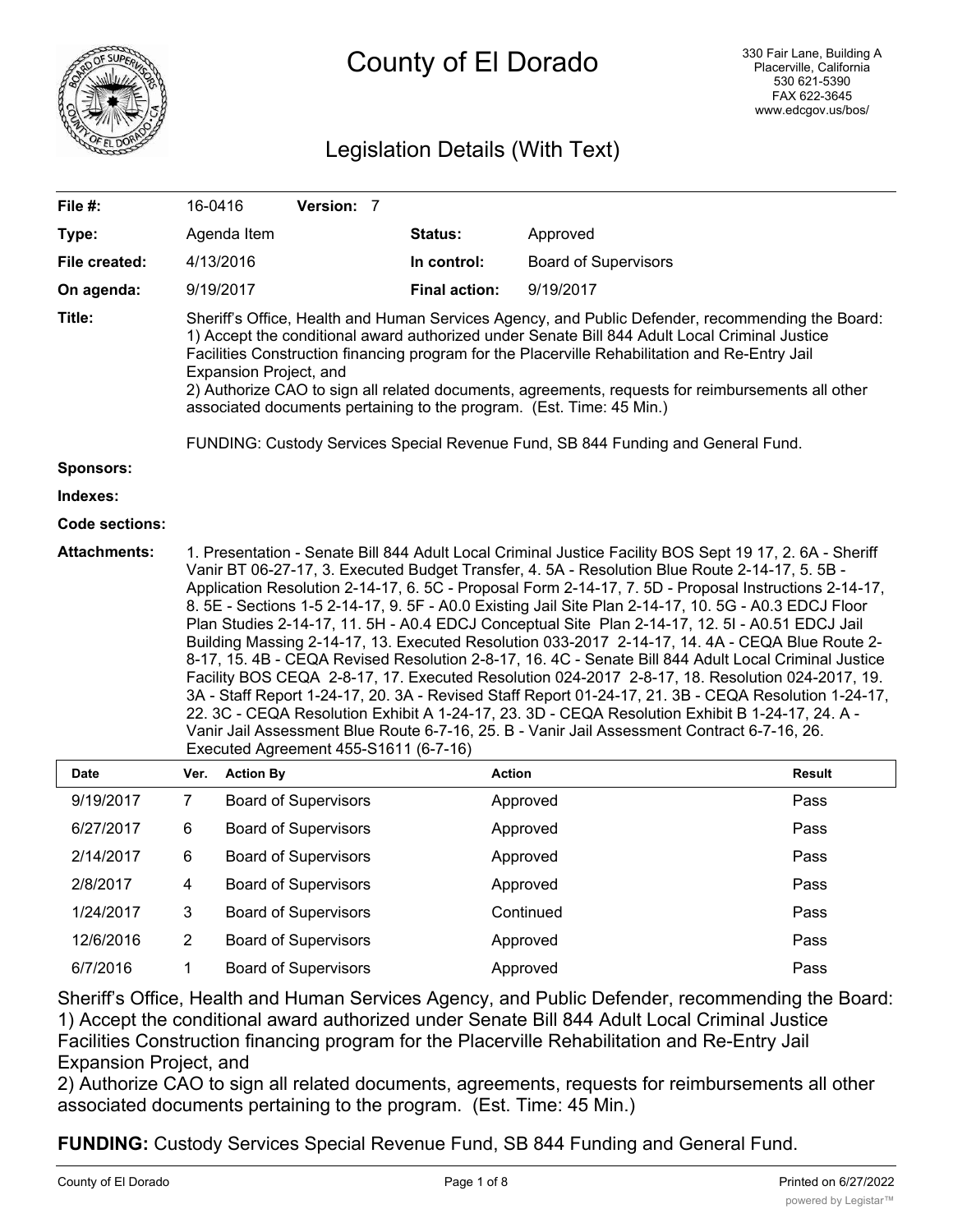# **DEPARTMENT RECOMMENDATION**

1) Accept the conditional award authorized under Senate Bill 844 Adult Local Criminal Justice Facilities Construction financing program for the Placerville Rehabilitation and Re-Entry Jail Expansion Project, and 2) Authorize CAO to sign all related documents, agreements, requests for reimbursements all other associated documents pertaining to the program.

## **Discussion**

# **Need for the Expansion Project**

Acceptance of this award would provide the County with \$25,000,000 in funding with a minimal matching requirement. This will allow for a much needed expansion, of the jail, enhancing jail services to better comply with regulations, and will help to minimize risk Of exposure to liability. The Placerville Jail faces several challenges:

1) American Disabilities Act (ADA) Deficiencies- The existing Placerville Jail has ADA deficiencies that will likely necessitate a significant capital investment in the near term. Rather than committing scarce capital resources to renovate the County's existing jail it is the intent to design and construct the expansion in a way that addresses many of the ADA issues.

2) Increased Female Population - The jail expansion would allow a more comprehensive use of the female housing space and reduce costs from transporting females between facilities to avoid capacity releases. The increase of females in custody trend is expected to continue.

- a) From 2007-2016 there was a 31.3% increase in the female average daily population (ADP).
- b) 20% of the females are AB 109 inmates, serving longer sentences.
- c) With this increased population, there has been an increase of incarcerated inmates carrying pregnancies to term.
- d) Due to the limited classroom/programming space, the females' access to programming is not optimal.

3) Need for Medical and Mental Health Beds - The project will increase Medical and Mental Health beds from 8 to 14, which will:

- a) Reduce isolation of mentally ill;
- b) Improve inmate safety;
- c) Reduce suicide hazards;
- d) Improved access to recreation for medical and mentally ill inmates;
- e) Improved access to programming for medical and mentally ill inmates.

The need to appropriately address these challenges in order to ensure to safeguard the constitutional rights of inmates and avoid potential liability has been demonstrated in lawsuits across the state in recent years. These lawsuits have typically resulted in settlements where the counties agreed to invest substantial sums in improving jail conditions. In nearly all of the recent litigation, the sufficiency of the medical and mental health care provided to inmates has been a key issue. Other recurrent issues have been accommodations to disabled inmates, facility compliance with the ADA, dental care, and inadequate correctional staffing. County Counsel has provided several examples of such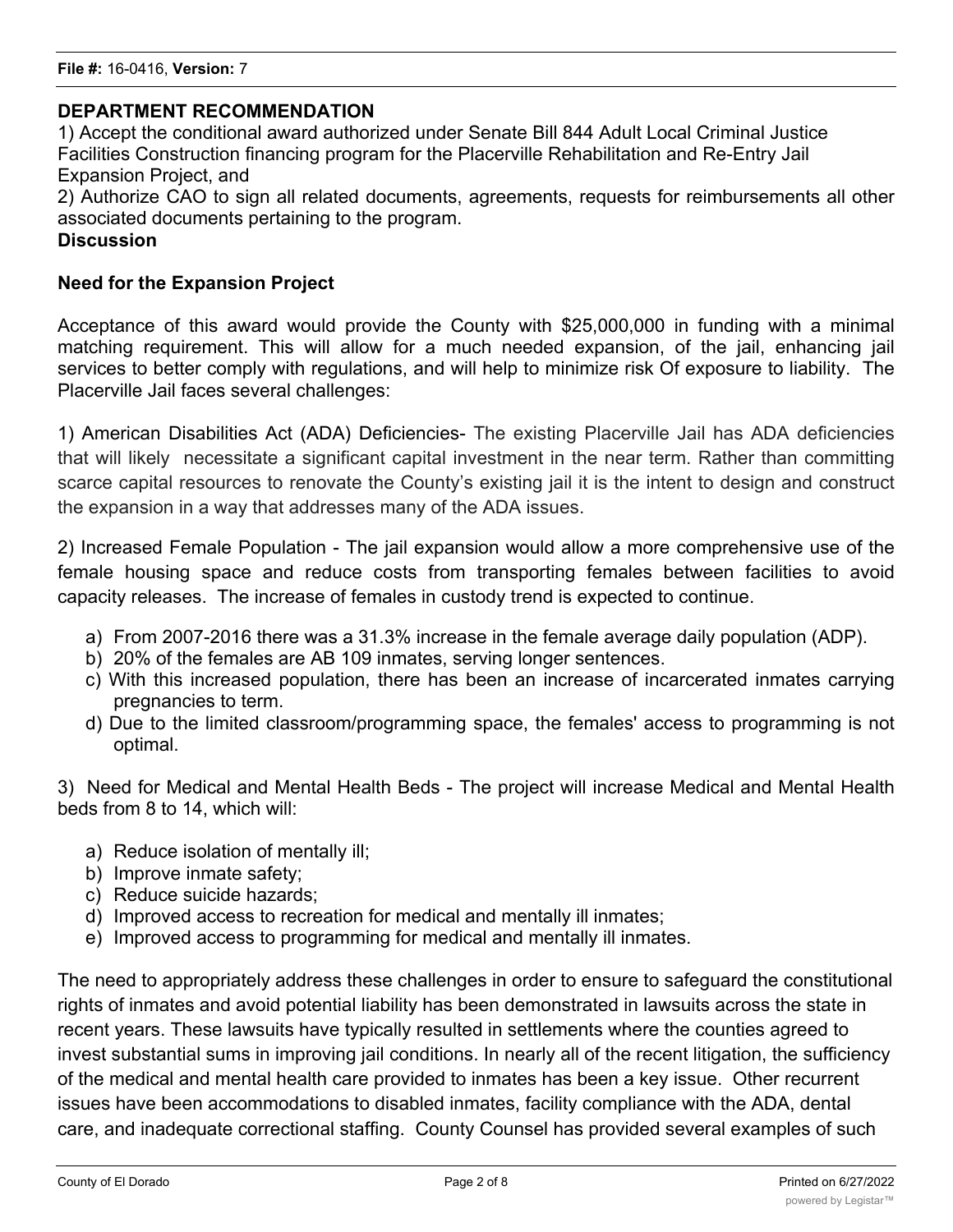#### **File #:** 16-0416, **Version:** 7

lawsuits and their outcomes:

- · Fresno: The County of Fresno's jail system was sued by the Prison Law Office and Disability Rights California for allegedly proving inadequate medical, mental health, and dental care as well as for ADA violations and inadequate response to inmate-on-inmate violence. The parties agreed to a consent decree in 2015 requiring substantial renovations to jail facilities, increased medical staffing, the hiring of 127 additional correctional officers, and the payment of \$900,000 in attorneys' fees plus \$40,000 in additional attorneys' fees every year for plaintiffs' counsel to monitor compliance with the consent decree.
- · Riverside: The Prison Law Office sued the County of Riverside alleging inadequate medical and mental health care within the Riverside County jail system. In 2016, the parties stipulated to a consent decree increasing medical and mental health staffing, providing ongoing specialty care to inmates with chronic conditions, increasing available mental health treatment options for inmates, and other forms of increased access to medical and mental health care. Riverside County also agreed to pay \$1.25 million dollars in attorneys' fees to the Prison Law Office, as well as \$150,000 per calendar year in attorneys' fees for compliance monitoring.
- Monterey: The ACLU and other groups sued the County of Monterey alleging numerous deficiencies at the jails stemming from overcrowding. These included excessive inmate violence, inadequate medical and mental health care, inmate suicides, and failure to provide reasonable accommodations to inmates with disabilities. The parties settled in 2015, with the County agreeing to make significant improvements to the jail facilities to increase access for disabled inmates and improve safety for the general population. The County also agreed to increase staffing and establish procedures to improve continuity of care for inmates. Finally, the County agreed to pay \$4.8 million in attorneys' fees as well as up to \$250,000 per year in additional attorneys' fees for compliance monitoring.

It is clear that the Jail's deficiencies must be addressed, if the County wishes to avoid exposure to risk litigation such as that outlined above, which could result in millions of dollars in costs for attorney fees, monitoring, and mandated corrective actions. Acceptance of the grant funding and initiation of the expansion project will allow the County to demonstrate its commitment to excellent services within the jail, and will enhance collaboration with stakeholders.

# **Stakeholder Efficiencies Gained from the Jail Expansion**

a) HHSA

- · Office space for access to conduct confidential psychiatric and psychologist evaluations for assessments
- · Space for Restoration of Competency facilitation. Currently this is conducted in a holding cell.
- · Improved security for staff and clients
- Reductions in time wasted waiting for a visiting booth for:
	- CPS family bonding and interviews
	- Enhanced CPS child visitation program
	- Re-entry connection with families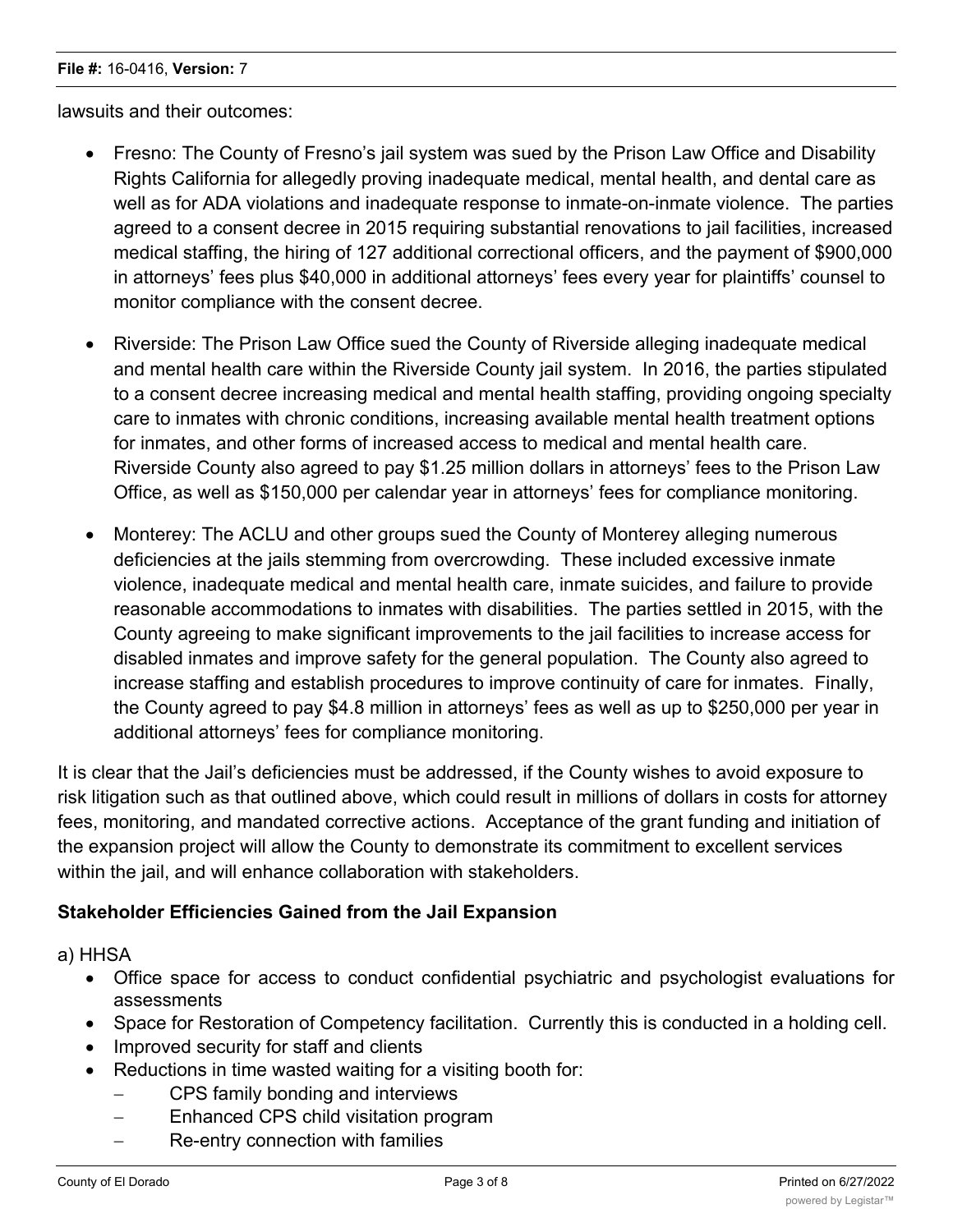- Public Guardian conservatorship interviews
- **Eligibility Worker inmate interviews**
- · Ability for EDSO Crisis Intervention Team, Homeless Outreach Team, and California Forensic Medical Group to partner with, and collaborate with HHSA and Probation regarding medical/mental health services, homelessness, and re-entry services.

#### b) Public Defender's Office

Currently the three attorney visiting booths are used by the Public Defender's Office, clergy, private counsel, CPS, and other services. The expansion will provide visiting space for confidentiality and a room to communicate and review documentation.

An estimated ten Public Defender lawyer hours are wasted weekly in the jail lobby waiting for a visiting booth; sometimes ending without being able to see their client. This leads to:

- Delays in court proceedings
- · Increased EDSO Court transportation trips to and from Court to allow inmates access to counsel

c) Courts

· More Attorney visiting booths and designated space for video arraignments will increase court security and efficiencies.

## d) Probation

Office space and storage for:

- · Pretrial Officer for face to face Assessment and Supervision
- · Alternative Sentencing Officer (Electronic Monitoring) and,
- Probation staff within the jail to work on transitional plans, assessments, and case planning with inmates in conjunction with the Inmate Services Officer prior to an inmate's release.

e) Volunteer Drug/ Alcohol, Clergy, Veteran's services, and Re-Entry services;

- · Less competition for classroom space
- · Services to more inmates

Advocacy Groups have indicated their desire to work with the Sheriffs to improve conditions in the jail and have stated that litigation is the least preferable option; however, their success in litigation has traditionally been their most effective tool in motivating counties and the state to work with them.

# **Request for Proposal Background and Proposal Rankings**

On June 27, 2016, Senate Bill (SB) 844 became law, authorizing up to \$270 million for construction and/or renovation of criminal justice facilities. The "Local Jail Construction Financing Program" was for the purpose of expanding program and treatment space; thereby promoting public safety. This financing is to enhance program space and meet the demands of changing landscape in California in regards to corrections and rehabilitation where emphasis is being placed on Health and Welfare services for inmates and their families with the ultimate goal of reducing recidivism.

El Dorado County submitted an application, with a plan, that would address our current issues which include: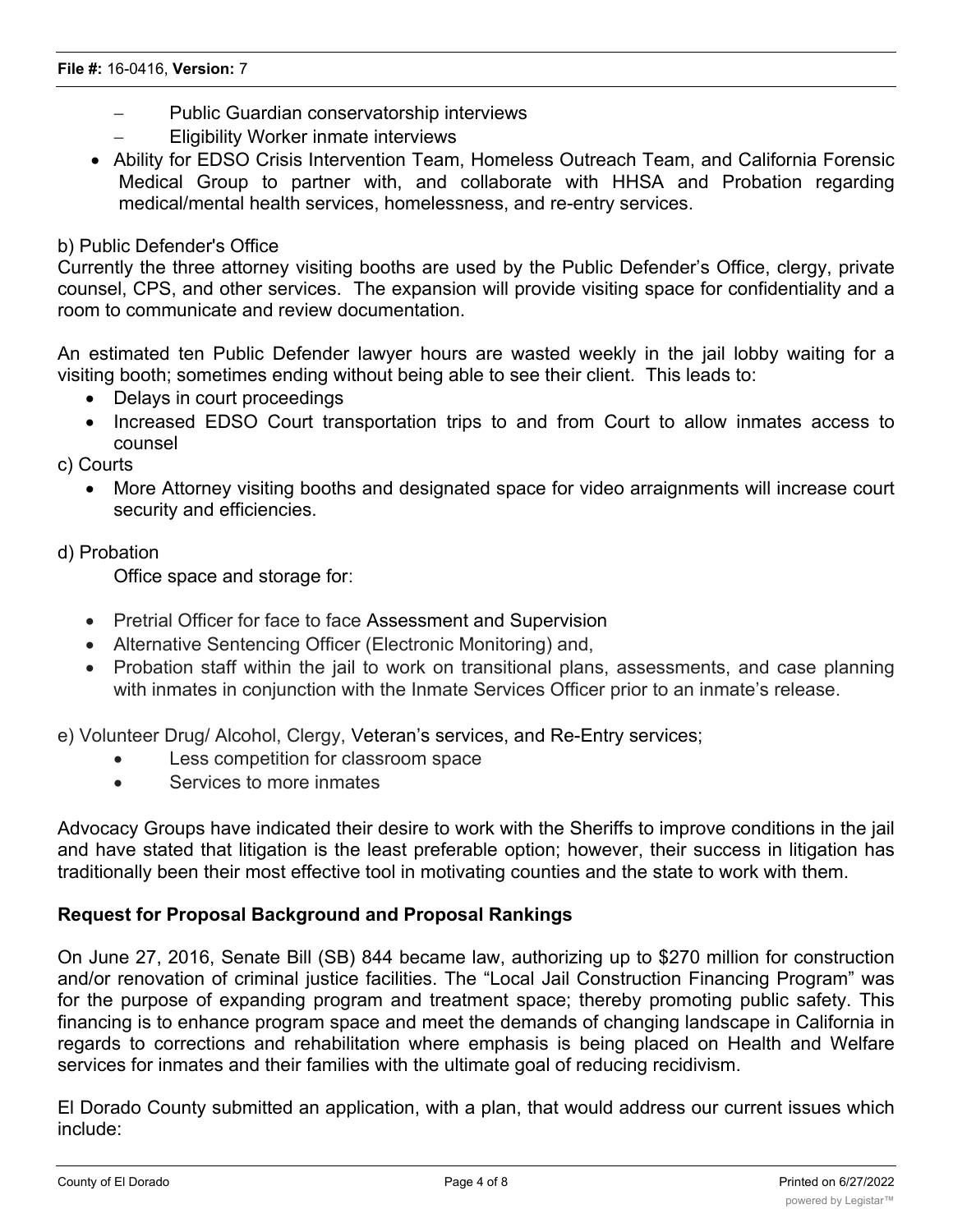- AB 109 inmates and Longer Sentences
- Americans with Disabilities Act (ADA) Compliance
- · Housing for Increased Female Population
- Managing Inmate Classification Housing Options
- · Medical and Mental Health Treatment space
- · Professional Visits
- · Programming Space
- · Recreation Yards

Fifteen small counties were eligible for this financing, eight applied, and on June 8, 2017 the Board of State and Community Corrections (BSCC) Executive Steering Committee rated El Dorado County number two (scoring 111.1 out of 132 points) to receive one of the six awards, for the full amount of \$25 million.

| 莽            | <b>APPLICANT</b>            | <b>COUNTY</b><br><b>SIZE</b> | <b>RATING</b><br><b>SCORE</b> | <b>TOTAL</b><br><b>SCORE</b> | <b>RANK</b>    | <b>REQUESTED</b> | <b>IF FUNDED</b> |
|--------------|-----------------------------|------------------------------|-------------------------------|------------------------------|----------------|------------------|------------------|
| 1            | <b>Contra Costa County</b>  | Large                        | 120.9                         | 120.9                        | 1              | \$70,000,000     | \$70,000,000     |
| $\mathbf{z}$ | <b>San Joaquin County</b>   | Large                        | 114.2                         | 114.2                        | $\mathbf{2}$   | \$7,672,000      | SO.              |
| 3            | <b>San Francisco County</b> | Large                        | 107.1                         | 107.1                        | з              | \$70,000,000     | $-57,672,000$    |
| 4            | <b>Placer County</b>        | Medium                       | 107.7                         | 107.7                        | 1              | \$30,000,000     | \$30,000,000     |
| 6            | <b>Plumas County</b>        | Small                        | 112.2                         | 112.2                        | 1              | \$25,000,000     | \$25,000,000     |
| 7            | <b>El Dorado County</b>     | Small                        | 111.1                         | 111.1                        | $\mathbf{z}$   | \$25,000,000     | \$25,000,000     |
| 5            | <b>Mendocino County</b>     | Small                        | 110.6                         | 110.6                        | 3              | \$25,000,000     | \$25,000,000     |
| 8            | <b>Lassen County</b>        | Small                        | 104.4                         | 104.4                        | 4              | \$25,000,000     | \$25,000,000     |
| 9            | <b>Mono County</b>          | Small                        | 101.2                         | 101.2                        | 5              | \$25,000,000     | \$25,000,000     |
| 10           | <b>Modoc County</b>         | Small                        | 99.2                          | 99.2                         | 6              | \$24,516,000     | \$24,516,000     |
| 11           | <b>Mariposa County</b>      | Small                        | 91.9                          | 91.9                         | $\overline{7}$ | \$13,647,883     | \$484,000        |
| 12           | <b>Del Norte County</b>     | Small                        | 74.4                          | 74.4                         | 8              | \$24,849,000     | $-$13,163,883$   |

# **State Funding of Awards:**

The Awards are funded through lease revenue bonds.

The conditions of the award are predicated on the requirements the county projects are approved by the BSCC, Department of Finance (DOF), and the State Public Works Board (SPWB).

The SPWB will hold the property. The SPWB will lease the Adult Local Criminal Justice Facility (ALCJF) to the BSCC, who will sub-lease it to the county for its use and operation in the care, custody, and rehabilitation of local adult offenders. Once paid in full, the participating county will own the ALCJF (approximately 25-35 years). Participating counties are **NOT** responsible to the State for debt service or rent payments in connection with the lease revenue bonds.

# **Funding Delivery Method**

Payment will be made to El Dorado County in arrears (reimbursement) based on invoices (which may include progress reports) submitted to the BSCC on a monthly basis. El Dorado County will pay the design-build contractor first and then submit reimbursement requests to the BSCC. Invoices are processed by the BSCC upon receipt, and then forwarded to the appropriate state agencies for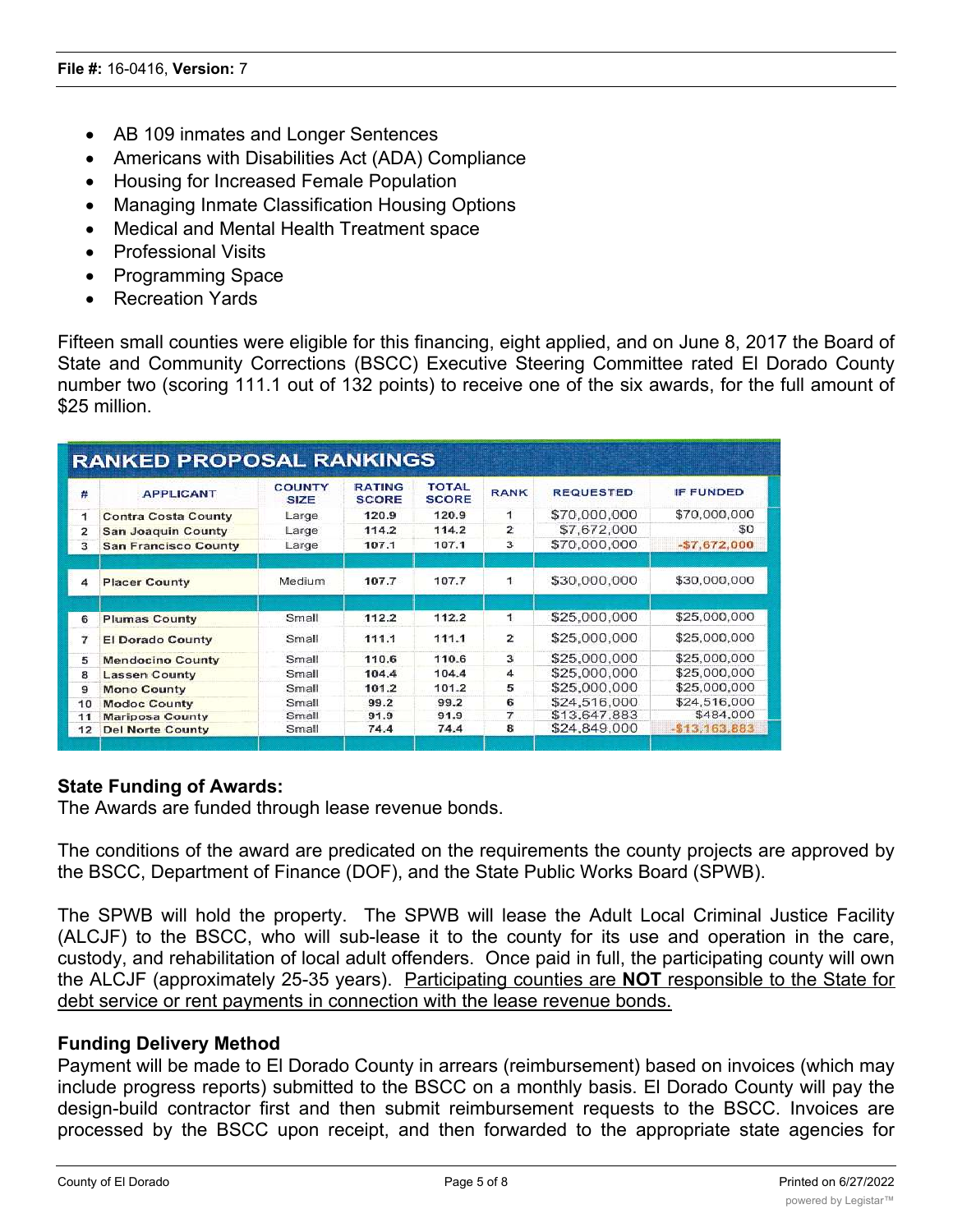payment. The typical turn-around time for reimbursement to counties, from the \$25 million award, after submittal of an invoice is approximately 30-60 days. El Dorado County will be responsible for funding upfront costs, estimated at approximately \$400,000, for bridging documents and Project Management Costs; before the Construction phase begins.

#### **Matching Funds**

Because El Dorado County's population is under 200,000 we petitioned the Board of State and Community Corrections (BSCC) for a reduction in our county contribution. The BSCC Board approved the county's contribution reduction request.

As outlined in our SB844 RFP Budget Summary, El Dorado County's matching contribution will equate to 4.71% (\$1,236,119) instead of 10%.

The matching costs will be covered through In-kind contributions (\$912,335), through the General Fund (\$180,284) and from Custody Services Special Revenue Funds (\$143,500)

Non reimbursable In-Kind Contribution matches include: Land value established by the County at (\$120,335), County Administration staff salaries & benefits directly associated with Project Administration (\$250,000) and Transition Planning (\$542,000).

EDC has already met (\$143,500) of our non-reimbursable cash match from having paid for services for a Needs Assessment Study and professional services as part of completing CEQA requirements with EDSO's Custody Services Special Revenue Fund.

The additional cash contributions El Dorado County will be responsible for are the State Agency Fees of (\$150,284) and a Compliance Audit of (\$30,000).

| Required Matching Funds: \$1,236,119    |  |
|-----------------------------------------|--|
| In Kind Contributions: $-$ \$ 912,335   |  |
| General Fund Contribution: - \$ 180,284 |  |
| Jail Special Revenue Fund: - \$ 143,500 |  |
| Total: \$                               |  |

#### **Operational Costs**

#### **Utilities**

The project will be a highly functional, ADA accessible, energy efficient, and an environmentally resource conscious correctional and reentry facility. CAO Facilities Staff are projecting the utilities cost for the expansion to be a 20% total increase for the site of \$104,202. This is based on square footage of the expansion in relation to the current facility. The table below shows a breakdown of the last 3 fiscal years total utility costs.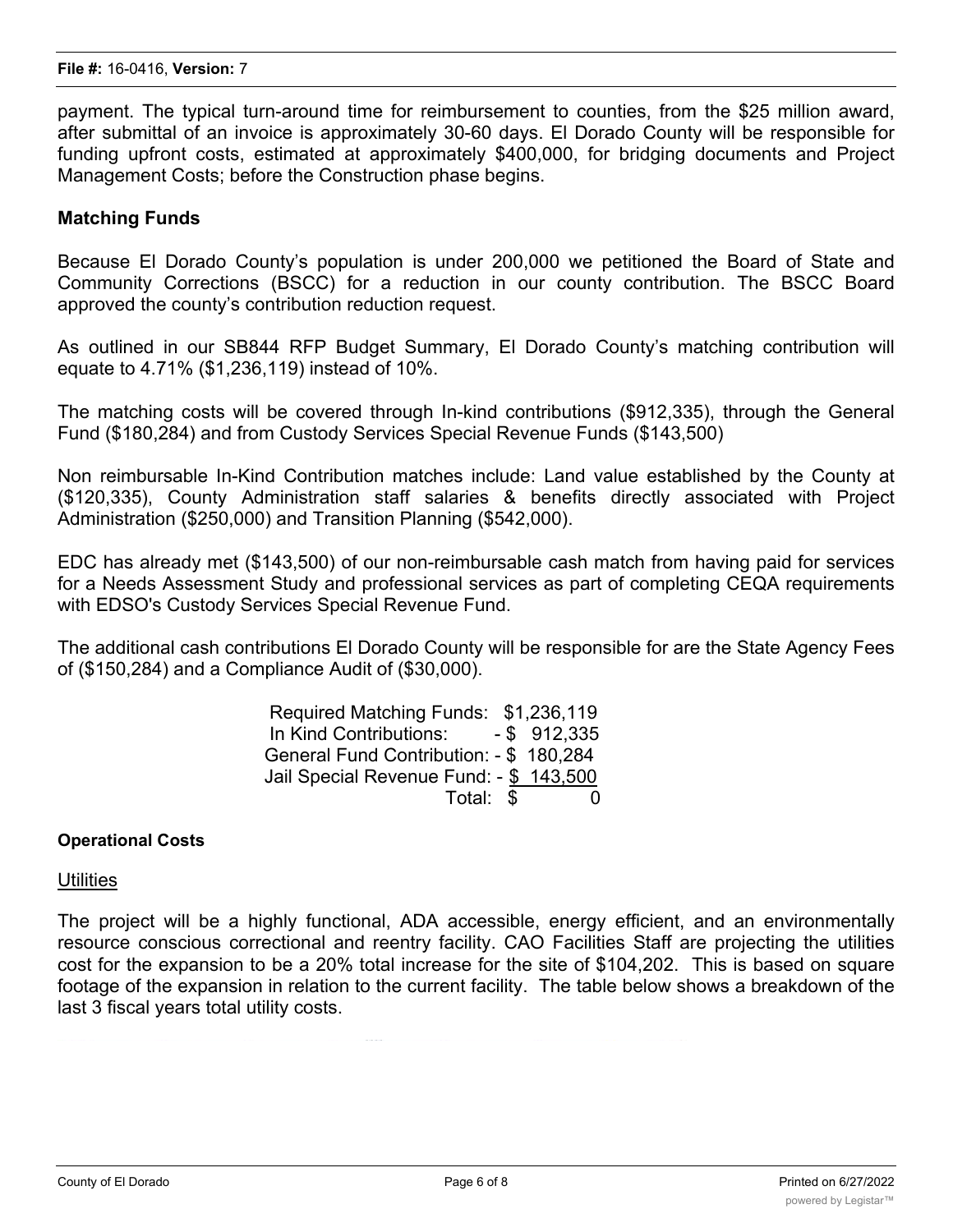**Maintenance** 

Fiscal<br>Year

FY 13/14

FY 14/15

FY15/16

· 4 Housing Control Officers will operate the control tower 24/7

Yearly maintenance of the new facility is estimated in 2017 dollars at \$80,000

City of<br>Placerville

\$157,764

\$175,447

\$180,018

3 Year Average of Total Utility Cost: \$521,012 Projected Yearly Cost-20% of Utilities for Expansion:  $$104,202$ 

Hunt &<br>Sons

\$82,219

\$67,815

\$58,912

- · 3 Medical/Health Services Officers
- · 1 Sergeant

**Staffing Needs and costs:**

net increase of 8 positions:

**File #:** 16-0416, **Version:** 7

PG&E

\$239,320

\$248,100

\$274,472

The following table shows the year one salaries and benefits cost for additional staffing which will be *\$966,831.*

The terms of the grant require the facility to be staffed within 90 days of completion. The Sheriff's Office prepared an estimate of staffing needs for the new facility using the National Institute of

**EID** 

\$24,851

\$26,789

\$27,330

**Total Utilities** 

\$504,154

\$518,151

\$540,732

These costs are based on the current year salaries and benefits estimates.

| El Dorado County Recovery, Rehabilitation,<br>and Reentry Facility (RRF)<br><b>Staffing Allocation and Annual Personnel Costs</b> |                        |                                    |  |  |  |  |
|-----------------------------------------------------------------------------------------------------------------------------------|------------------------|------------------------------------|--|--|--|--|
| Position                                                                                                                          | #New Staff<br>Required | Year One<br><b>Personnel Costs</b> |  |  |  |  |
| <b>Housing Control Officer</b>                                                                                                    |                        | \$474.788                          |  |  |  |  |
| <b>Health Area Control</b>                                                                                                        | 3                      | \$356.091                          |  |  |  |  |
| Sergeant                                                                                                                          |                        | \$135.952                          |  |  |  |  |
| <b>Total New Staff</b><br>Positions/Costs                                                                                         |                        | \$966,831                          |  |  |  |  |

Total Yearly Operational Cost in 2017 Dollars

 Staffing: \$966,831 Utilities: \$104,202 Maintenance: \$ 80,000 Total **\$1,151,033**

# **ALTERNATIVES**

Failure to execute the jail expansion project could leave the County vulnerable to litigation related